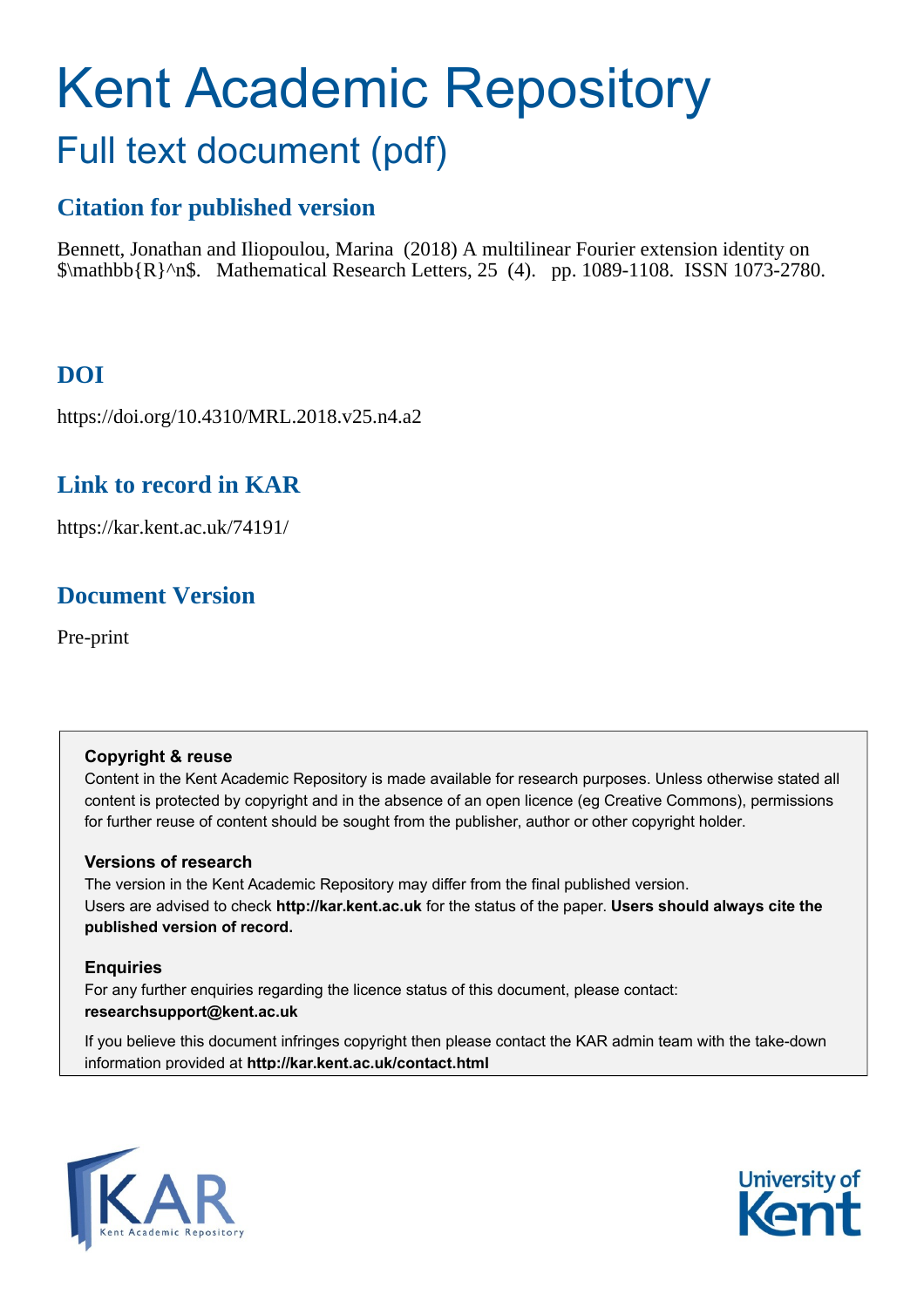## A MULTILINEAR FOURIER EXTENSION IDENTITY ON  $\mathbb{R}^n$

JONATHAN BENNETT AND MARINA ILIOPOULOU

Abstract. We prove an elementary multilinear identity for the Fourier extension operator on  $\mathbb{R}^n$ , generalising to higher dimensions the classical bilinear extension identity in the plane. In the particular case of the extension operator associated with the paraboloid, this provides a higher dimensional extension of a well-known identity of Ozawa and Tsutsumi for solutions to the free time-dependent Schrödinger equation. We conclude with a similar treatment of more general oscillatory integral operators whose phase functions collectively satisfy a natural multilinear transversality condition. The perspective we present has its origins in work of Drury.

#### 1. Introduction

To a smooth function  $\phi : \mathbb{R}^{n-1} \to \mathbb{R}$  we associate the Fourier extension operator

$$
Eg(x) = \int_{\mathbb{R}^{n-1}} e^{i(x' \cdot \xi + x_n \phi(\xi))} g(\xi) d\xi;
$$

here  $x = (x', x_n) \in \mathbb{R}^{n-1} \times \mathbb{R}$ , and a-priori  $g \in L^1(\mathbb{R}^{n-1})$ . The term "extension operator" is used since the adjoint  $E^*$ , given by  $E^*f(\xi) = \hat{f}(\xi, \phi(\xi))$ , gives a (parametrised) restriction of the Fourier transform of a function f on  $\mathbb{R}^n$  to the hypersurface  $S = \{(\xi, \phi(\xi)) : \xi \in \mathbb{R}^{n-1}\}\.$  In practice the function  $\phi$  is often only defined on some compact set  $U \subseteq \mathbb{R}^{n-1}$ , giving rise to a compact hypersurface S. We gloss over this point in most of what follows since such a feature may be captured by the implicit assertion that the function g is supported in  $U$ . In the 1960s Stein observed that if S is compact and has everywhere nonvanishing curvature, then  $E$  satisfies estimates of the form

$$
(1.1) \t\t\t\t\t||Eg||_{L^q(\mathbb{R}^n)} \lesssim ||g||_{L^p(U)}
$$

with  $q < \infty$ ; the case  $(p,q) = (1,\infty)$  is of course elementary by Minkowski's inequality. The celebrated Fourier restriction conjecture asserts that estimates of this type continue to hold for  $q > \frac{2n}{n-1}$ , with elementary examples preventing an endpoint estimate at  $q = \frac{2n}{n-1}$ ; see for example [16]. Since the 1990s *bilinear*, and more generally *multilinear*, estimates of this type have emerged as particularly natural and useful; see for example [18], [17], [12], [5], [1], [7]. The simplest such example is the well-known and elementary bilinear identity

(1.2) 
$$
\int_{\mathbb{R}^2} |E_1 g_1(x) E_2 g_2(x)|^2 dx = (2\pi)^2 \int_{\mathbb{R}^2} \frac{|g_1(\xi_1)|^2 |g_2(\xi_2)|^2}{|\phi_1'(\xi_1) - \phi_2'(\xi_2)|} d\xi_1 d\xi_2,
$$

where  $E_1, E_2$  are extension operators associated with phases  $\phi_1, \phi_2$  and curves  $S_1, S_2$  in the plane; see  $[11]$  for the origins of this.<sup>1</sup> This particular two-dimensional statement occupies a singular position in Fourier restriction theory in the sense that it is an identity. The main purpose of this paper is to establish natural higher-dimensional analogues of this. To this end we consider extension operators  $E_1, \ldots, E_n$  associated with the functions  $\phi_1, \ldots, \phi_n$ , and hypersurfaces  $S_1, \ldots, S_n$ .

This work was supported by the European Research Council [grant number 307617].

<sup>&</sup>lt;sup>1</sup>As may be expected, some technical hypotheses relating to the geometry of these curves are needed here, and it will suffice to ask that  $\phi'_1(\xi_1) \neq \phi'_2(\xi_2)$  whenever  $\xi_j$  belongs to some interval containing the support of  $g_j$ , for each  $j = 1, 2$ .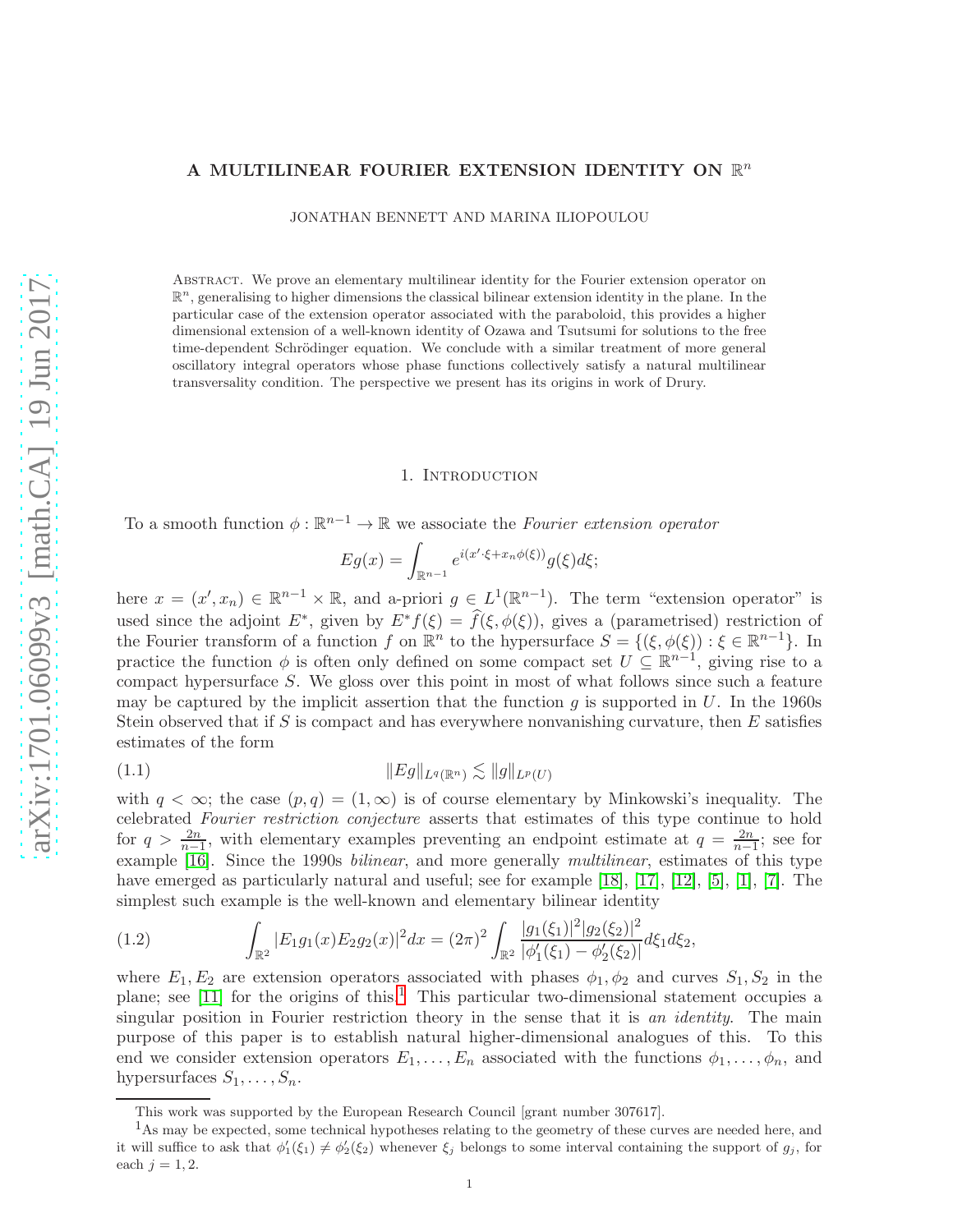Theorem 1.1.

$$
(1.3) \t|E_1g_1|^2 * \cdots * |E_ng_n|^2 \equiv (2\pi)^{n(n-1)} \int_{(\mathbb{R}^{n-1})^n} \frac{|g_1(\xi_1)|^2 \cdots |g_n(\xi_n)|^2}{\left| \det \begin{pmatrix} 1 & \cdots & 1 \\ \nabla \phi_1(\xi_1) & \cdots & \nabla \phi_n(\xi_n) \end{pmatrix} \right|} d\xi,
$$

for all functions  $g_1, \ldots, g_n$  such that the determinant factor is nonzero whenever  $\xi_j$  belongs to the convex hull of the support of  $g_j$ ,  $1 \leq j \leq n$ .

It should be remarked that requiring a non-vanishing determinant factor whenever  $\xi_j$  belongs to the support of  $g_j$   $(1 \leq j \leq n)$  is necessary in order for the integral on the right hand side of (1.3) to be finite. This is due to a critical lack of local integrability, which is of course also present in (1.2). Our requirement that this continues to hold on the convex hull of the supports is a technical condition used in our proof, and is a product of the generality of the set-up. As we shall see, this is not always necessary, as the particular case where each  $S_i$  is the paraboloid reveals. In particular, the following holds.

**Theorem 1.2.** Let E be the extension operator on the paraboloid  $S = \{(\xi, \phi(\xi)) : \xi \in \mathbb{R}^{n-1}\},\$ with  $\phi = |\cdot|^2$ . Then,

$$
(1.4) \t|Eg_1|^2 * \cdots * |Eg_n|^2 \equiv 2^{-(n-1)} (2\pi)^{n(n-1)} \int_{(\mathbb{R}^{n-1})^n} \frac{|g_1(\xi_1)|^2 \cdots |g_n(\xi_n)|^2}{\left|\det\begin{pmatrix} 1 & \cdots & 1\\ \xi_1 & \cdots & \xi_n \end{pmatrix}\right|} d\xi.
$$

We clarify that while Theorem 1.2 does not impose a support condition on the functions  $g_i$ , finiteness in (1.4) requires that the determinant factor on the right hand side does not vanish on their supports. This particular determinant factor is of course just the volume of the parallelepiped in  $\mathbb{R}^{n-1}$  with vertices  $\xi_1, \ldots, \xi_n$ .

Theorem 1.1 tells us that  $|E_1g_1|^2 * \cdots * |E_ng_n|^2$  is a constant function. Nevertheless, it is enough to prove (1.3) at the origin, as the right hand side is manifestly modulation-invariant. The case  $n = 2$  of Theorem 1.1 immediately reduces to  $(1.2)$  on evaluating the convolution at the origin and performing a harmless reflection in either  $E_{1}g_{1}$  or  $E_{2}g_{2}$ . The identity (1.3) may be interpreted as an elementary substitute for the absence of a linear restriction inequality (of the form (1.1)) at the endpoint  $q = 2n/(n-1)$ . Indeed, notice that the *n*-fold convolution

$$
L^{n/(n-1)}(\mathbb{R}^n) * \cdots * L^{n/(n-1)}(\mathbb{R}^n) \subseteq L^{\infty}(\mathbb{R}^n)
$$

by Young's convolution inequality; therefore, an inequality of the form (1.1) at  $q = 2n/(n-1)$ would also imply that  $|E_1g_1|^2 * \cdots * |E_ng_n|^2$  is a bounded function. This perspective on the restriction conjecture originates in work of Drury, and the underlying ideas in this paper are closely related to those in [10].

A more geometric interpretation of (1.3) comes from writing

$$
E_j g_j = \widehat{f_j d\sigma_j},
$$

where  $d\sigma_j$  is surface area measure on  $S_j$ , and  $f_j$  is given by

$$
g_j(\xi) = (1 + |\nabla \phi_j(\xi)|^2)^{1/2} f_j(\xi, \phi_j(\xi)).
$$

In these terms (1.3) becomes

$$
(1.5)\ \widehat{|f_1d\sigma_1|^2}\ast\cdots\ast\widehat{|f_nd\sigma_n|^2}\equiv(2\pi)^{n(n-1)}\int_{S_1\times\cdots\times S_n}\frac{|f_1(y_1)|^2\cdots|f_n(y_n)|^2}{|v_1(y_1)\wedge\cdots\wedge v_n(y_n)|}d\sigma_1(y_1)\cdots d\sigma_n(y_n),
$$

where  $v_j(y_j)$  denotes a unit normal vector to  $S_j$  at the point  $y_j \in S_j$ . It is instructive to (formally) take the Fourier transform of the identity (1.5), and look to interpret the resulting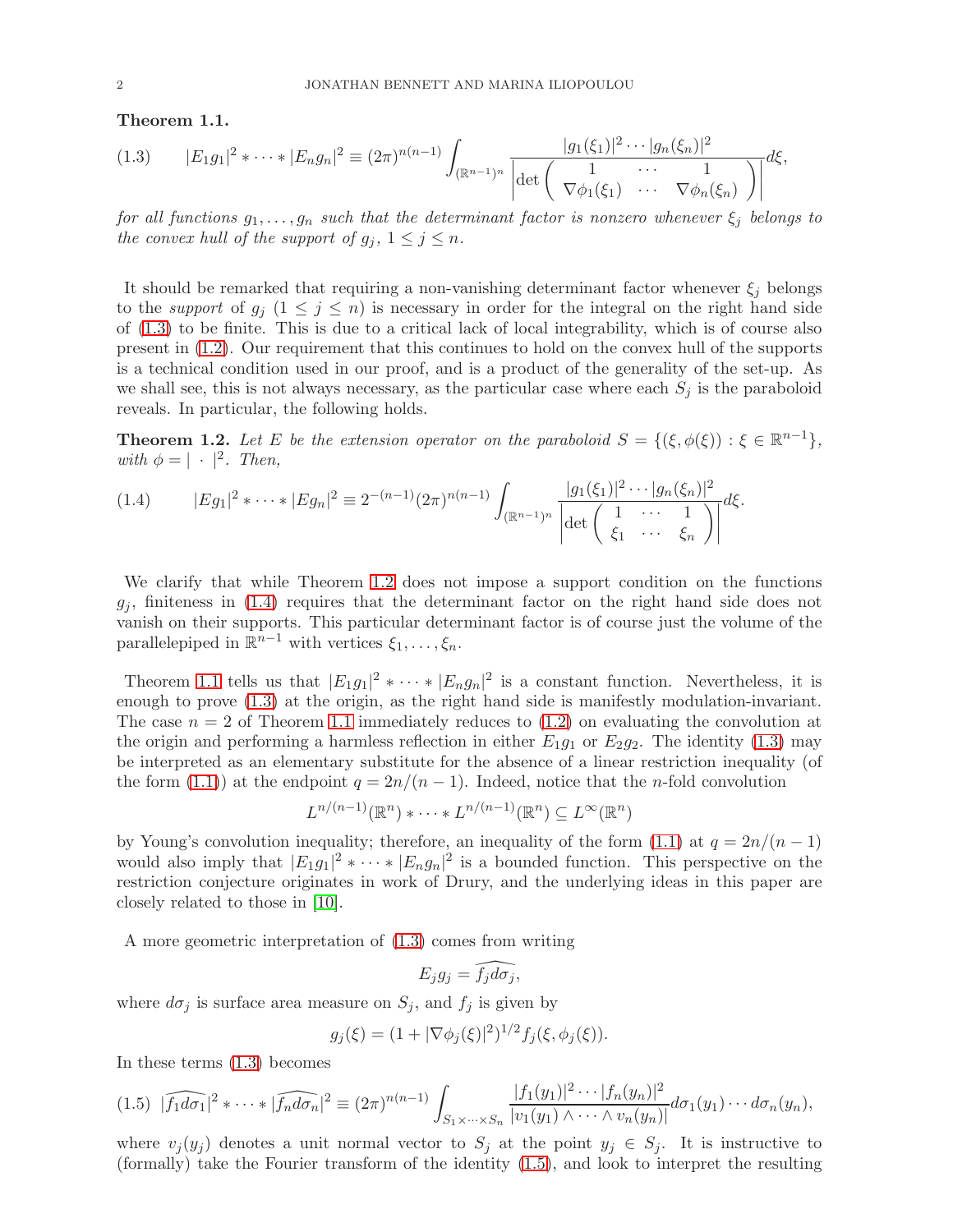distribution

$$
\prod_{j=1}^n (f_j d\sigma_j) * (\widetilde{f_j d\sigma_j})
$$

as a multiple of the delta distribution at the origin; here  $\tilde{\mu}$  denotes the reflection of a measure  $\mu$  in the origin. The key observation is that each factor  $(f_i d\sigma_i) * (f_i d\sigma_i)$  is supported in the complement of a cone with vertex at 0, and the axes of these cones point in a spanning set of directions. We do not attempt to make these heuristics rigorous here.

We conclude this section with some further contextual remarks and generalisations.

Notice that the vector  $(1, -\nabla \phi_j(\xi_j))^T$  is normal to the hypersurface  $S_j$  at the point  $(\xi_j, \phi_j(\xi_j))$ , and so if the surfaces  $S_1, \ldots, S_n$  are compact and transversal, that is, satisfying<sup>2</sup>

$$
|v_1(y_1) \wedge \cdots \wedge v_n(y_n)| \gtrsim 1 \quad \text{for} \quad y_1 \in S_1, \ldots, y_n \in S_n,
$$

then (1.3) becomes

(1.6) 
$$
|E_1g_1|^2 * \cdots * |E_ng_n|^2 \sim ||g_1||_2^2 \cdots ||g_n||_2^2.
$$

It is interesting to contrast this with the (considerably deeper) endpoint multilinear restriction conjecture

(1.7) 
$$
||E_1 g_1 \cdots E_n g_n||_{L^{\frac{2}{n-1}}(\mathbb{R}^n)} \lesssim ||g_1||_2 \cdots ||g_n||_2;
$$

see [5]. While (1.7) remains open, the weaker

(1.8) 
$$
||E_1 g_1 \cdots E_n g_n||_{L^{\frac{2}{n-1}}(B(0;R))} \lesssim_{\varepsilon} R^{\varepsilon} ||g_1||_2 \cdots ||g_n||_2, \quad R \gg 1,
$$

is known; see [5], [1] for a modest improvement, and [3], [20] for generalisations.

Theorem 1.1 is a particular case of a one-parameter family of identities for the multilinear operator  $T_{\sigma}(g_1,\ldots,g_n)(x_1,\ldots,x_n) :=$ 

$$
\int_{(\mathbb{R}^{n-1})^n} \left| \det \begin{pmatrix} 1 & \cdots & 1 \\ \nabla \phi_1(\xi_1) & \cdots & \nabla \phi_n(\xi_n) \end{pmatrix} \right|^\sigma \prod_{j=1}^n e^{i(x'_j \cdot \xi_j + x_{jn} \phi_j(\xi_j))} g_j(\xi_j) d\xi_j,
$$

where  $x_1, \ldots, x_n \in \mathbb{R}^n$ ,  $x_j = (x'_j, x_{jn}) \in \mathbb{R}^{n-1} \times \mathbb{R}$ , and  $\sigma \in \mathbb{R}$ . Of course  $T^0(g_1, \ldots, g_n) =$  $E_1g_1\otimes\cdots\otimes E_ng_n$ , so that Theorem 1.1 is the  $\sigma=0$  case of the following:

**Theorem 1.3.** For each  $\sigma \in \mathbb{R}$ ,

$$
\int_{x_1 + \dots + x_n = 0} |T_{\sigma}(g_1, \dots, g_n)(x_1, \dots, x_n)|^2 dx
$$
\n(1.9)\n
$$
= (2\pi)^{n(n-1)} \int_{(\mathbb{R}^{n-1})^n} \frac{|g_1(\xi_1)|^2 \cdots |g_n(\xi_n)|^2}{\left| \det \begin{pmatrix} 1 & \cdots & 1 \\ \nabla \phi_1(\xi_1) & \cdots & \nabla \phi_n(\xi_n) \end{pmatrix} \right|^{1-2\sigma}} d\xi
$$

for all functions  $g_1, \ldots, g_n$  such that the determinant factor is nonzero whenever  $\xi_j$  belongs to the convex hull of the support of  $g_j$ ,  $1 \leq j \leq n$ .

In the case of the extension operator on the paraboloid, the support condition on the functions  $g_j$  may be dropped provided  $\sigma \geq 0$ , as our next theorem clarifies.

<sup>&</sup>lt;sup>2</sup>Throughout this paper we shall write  $A \leq B$  if there exists a constant c such that  $A \leq cB$ . The relations  $A\gtrsim B$  and  $A\sim B$  are defined similarly.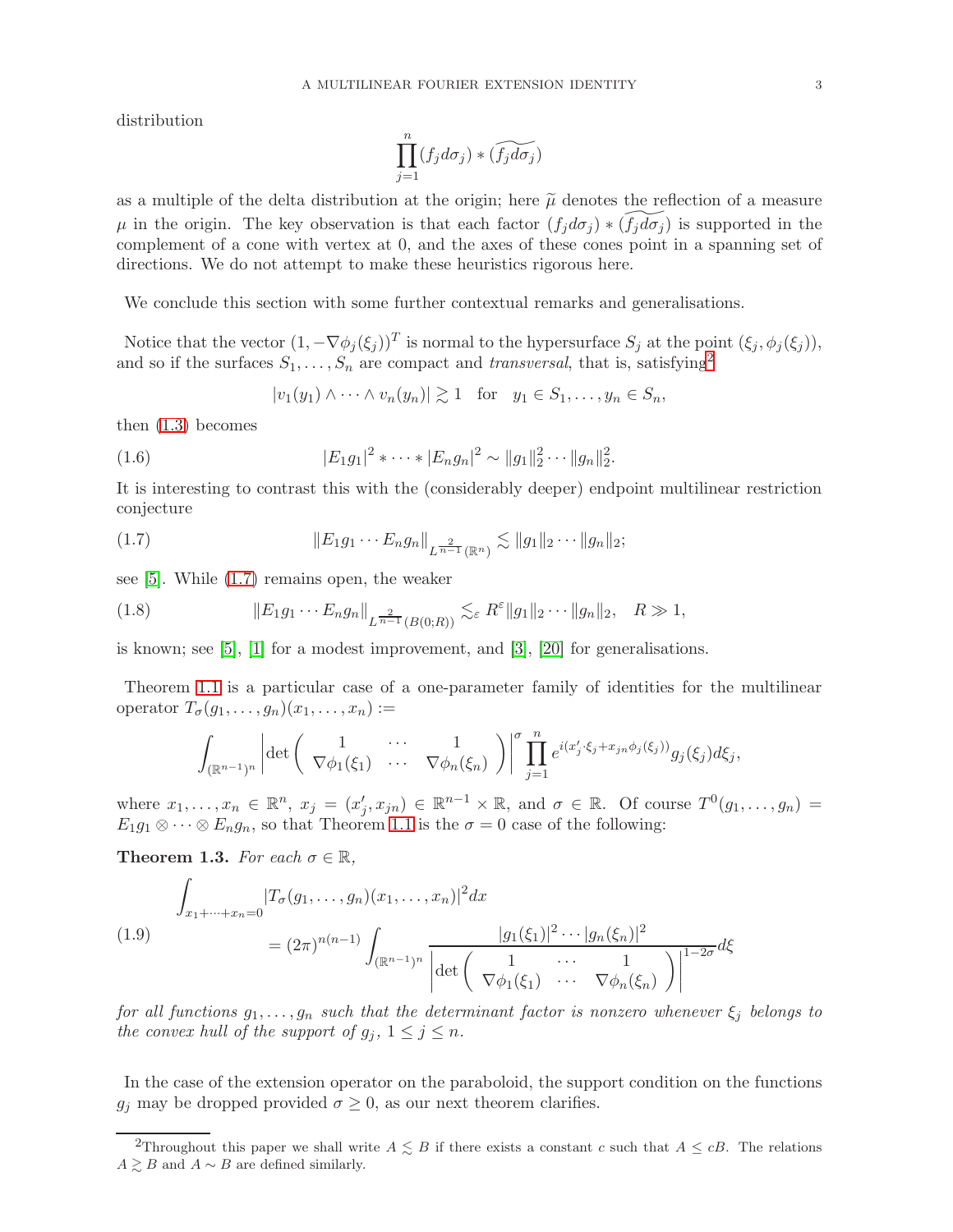**Theorem 1.4.** Suppose  $\sigma \geq 0$ . In the case of the paraboloid, i.e. for  $\phi_1 = \ldots = \phi_n = \phi = |\cdot|^2$ ,

$$
\int_{x_1 + \dots + x_n = 0} |T_{\sigma}(g_1, \dots, g_n)(x_1, \dots, x_n)|^2 dx
$$
\n(1.10)\n
$$
= 2^{-(n-1)} (2\pi)^{n(n-1)} \int_{(\mathbb{R}^{n-1})^n} \frac{|g_1(\xi_1)|^2 \cdots |g_n(\xi_n)|^2}{\left|\det\left(\begin{array}{ccc} 1 & \cdots & 1 \\ \xi_1 & \cdots & \xi_n \end{array}\right)\right|^{1-2\sigma}} d\xi.
$$

If  $\sigma$  < 0, (1.10) continues to hold provided the determinant factor is non-vanishing on the supports of the  $g_i$ ,  $1 \leq j \leq n$ .

Of course when  $\sigma = 0$ , Theorem 1.4 becomes Theorem 1.2. In contrast with the case  $\sigma = 0$ , when  $\sigma > 0$  finiteness in (1.10) no longer requires that the determinant factor is non-vanishing on the supports of the  $g_i$ .

Of course (1.9) ceases to have convolution structure for  $\sigma \neq 0$ . However, alternative geometric insight may be found in a more elementary Kakeya-type analogue of (1.9), which states that

(1.11) 
$$
\int_{x_1 + \dots + x_n = 0} \left( \sum_{T_1, \dots, T_n} |e(T_1) \wedge \dots \wedge e(T_n)|^{2\sigma} c_{T_1} \chi_{T_1}(x_1) \dots c_{T_n} \chi_{T_n}(x_n) \right) dx
$$

$$
= c_n \sum_{T_1, \dots, T_n} \frac{c_{T_1} \dots c_{T_n}}{|e(T_1) \wedge \dots \wedge e(T_n)|^{1 - 2\sigma}};
$$

here  $T_1, \ldots, T_n$  belong to finite sets  $\mathbb{T}_1, \ldots, \mathbb{T}_n$  of doubly infinite 1-tubes (cylinders of crosssectional volume 1) in  $\mathbb{R}^n$ , and for such a tube  $T$ ,  $e(T) \in \mathbb{S}^{n-1}$  denotes its direction. Here the coefficients  $c_{T_j}$  are nonnegative real numbers,  $c_n$  denotes a constant depending only on n, and we make the qualitative transversality assumption that  $e(T_1) \wedge \cdots \wedge e(T_n) \neq 0$  whenever  $T_j \in \mathbb{T}_j$ . When  $n = 2$ , this is the well-known and elementary bilinear Kakeya theorem in the plane. By multilinearity (1.11) immediately follows, for all  $\sigma$ , from the elementary geometric fact that

(1.12) 
$$
\chi_{T_1} * \cdots * \chi_{T_n} \equiv \frac{c_n}{|e(T_1) \wedge \cdots \wedge e(T_n)|}
$$

whenever  $e(T_1) \wedge \cdots \wedge e(T_n) \neq 0$ . (A simple way to see (1.12) is to begin with its manifest truth for orthogonal axis-parallel *rectangular* tubes  $T_1, \ldots, T_n$ , and then use multilinearity and scaling to extend it to orthogonal tubes of arbitrary cross section, whereby a change of variables may then be used to establish the claimed dependence on the directions  $e(T_1), \ldots, e(T_n)$ .) The identity (1.11) with  $\sigma = 1/2$  has a similar flavour to the much deeper affine-invariant endpoint multilinear Kakeya inequality

$$
\int_{\mathbb{R}^n} \left( \sum_{T_1, \dots, T_n} |e(T_1) \wedge \dots \wedge e(T_n)| \, c_{T_1} \chi_{T_1} \cdots c_{T_n} \chi_{T_n} \right)^{\frac{1}{n-1}} \lesssim \left( \sum_{T_1} c_{T_1} \cdots \sum_{T_n} c_{T_n} \right)^{\frac{1}{n-1}}
$$

proved in [6] and [8], and the seemingly deeper still (conjectural) variant

(1.13) 
$$
\int_{\mathbb{R}^n} \left( \sum_{T_1, ..., T_n} |e(T_1) \wedge \cdots \wedge e(T_n)|^{2\sigma} c_{T_1} \chi_{T_1} \cdots c_{T_n} \chi_{T_n} \right)^{\frac{1}{n-1}} \leq \left( \sum_{T_1, ..., T_n} \frac{c_{T_1} \cdots c_{T_n}}{|e(T_1) \wedge \cdots \wedge e(T_n)|^{1-2\sigma}} \right)^{\frac{1}{n-1}},
$$

for any real number  $\sigma$ . This inequality for  $\sigma = 0$ , or at least a natural variant of it involving truncated tubes, is easily seen to imply the classical Kakeya maximal conjecture via an application of Drury's inequalities from [10]. The identities in Theorems 1.1 and 1.3 are inspired by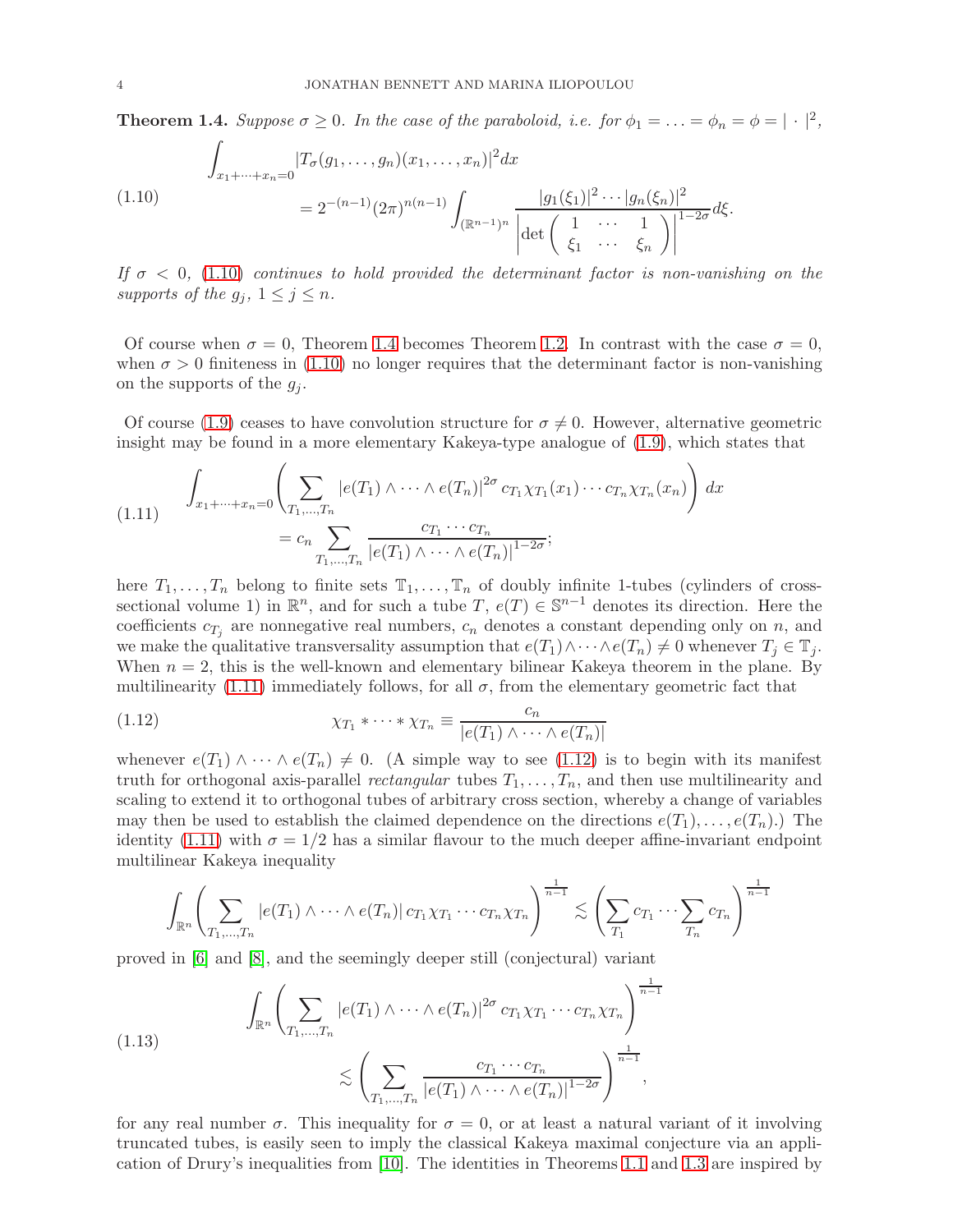the analogous conjectural multilinear extension inequality

$$
(1.14) \t\t\t||E_1 g_1 \cdots E_n g_n||_{L^{\frac{2}{n-1}}(\mathbb{R}^n)}^2 \lesssim \int_{(\mathbb{R}^{n-1})^n} \frac{|g_1(\xi_1)|^2 \cdots |g_n(\xi_n)|^2}{\left| \det \begin{pmatrix} 1 & \cdots & 1 \\ \nabla \phi_1(\xi_1) & \cdots & \nabla \phi_n(\xi_n) \end{pmatrix} \right|} d\xi
$$

and its generalisation (1.15)

$$
\int_{\mathbb{R}^n} |T_{\sigma}(g_1,\ldots,g_n)(x,\ldots,x)|^{\frac{2}{n-1}} dx \lesssim \left( \int_{(\mathbb{R}^{n-1})^n} \frac{|g_1(\xi_1)|^2 \cdots |g_n(\xi_n)|^2}{\left| \det \begin{pmatrix} 1 & \cdots & 1 \\ \nabla \phi_1(\xi_1) & \cdots & \nabla \phi_n(\xi_n) \end{pmatrix} \right|^{1-2\sigma} d\xi \right)^{\frac{1}{n-1}}.
$$

These very strong conjectural inequalities  $(1.13)$ – $(1.15)$  arose in discussions with Tony Carbery in 2004, and also recall work of Drury in [10]. Some recent progress in this direction may be found in  $[15]$ . Of course  $(1.3)$  and  $(1.9)$  are much more elementary than  $(1.14)$  and  $(1.15)$  when  $n \geq 3$ .

Theorems 1.2 and 1.4 may be formulated in terms of solutions  $u_1, \ldots, u_{d+1} : \mathbb{R}^d \times \mathbb{R} \to \mathbb{C}$  to the Schrödinger equation  $i\partial_t u = \Delta u$  with initial data  $f_1, \ldots, f_{d+1}$ . Indeed, Theorem 1.2 for  $n = d + 1$  becomes

$$
(1.16) \qquad \int_{\substack{x_1 + \dots + x_{d+1} = 0 \\ t_1 + \dots + t_{d+1} = 0}} |u_1(x_1, t_1)|^2 \dots |u_{d+1}(x_{d+1}, t_{d+1})|^2 dx dt
$$
\n
$$
= \frac{1}{2^d (2\pi)^{d(d+1)}} \int_{(\mathbb{R}^d)^{d+1}} \frac{|\widehat{f}_1(\xi_1)|^2 \dots |\widehat{f}_{d+1}(\xi_{d+1})|^2}{|\rho(\xi)|} d\xi,
$$

where

$$
\rho(\xi) = \det\left(\begin{array}{ccc} 1 & \cdots & 1 \\ \xi_1 & \cdots & \xi_{d+1} \end{array}\right);
$$

here  $\xi = (\xi_1, \ldots, \xi_{d+1}) \in \mathbb{R}^d \times \cdots \times \mathbb{R}^d$ . We observe that  $\rho(\xi) = 0$  if and only if  $\xi_1, \ldots, \xi_{d+1}$  are co-hyperplanar points in  $\mathbb{R}^d$ , and, in order for the expression in (1.16) to be finite, one needs to stipulate that the determinant factor is non-vanishing for  $\xi_j$  in the support of  $f_j$ ,  $1 \leq j \leq d+1$ . Notice that the tensor product here is a space-time tensor product. Thus there are many times in play, and the measure is Lebesgue measure on a linear subspace of space-time. Multilinear expressions of a similar flavour to (1.16) may be found in [2].

A similar reformulation of Theorem 1.4 for  $\sigma > 0$  gives an extension of (1.16) that ceases to have local integrability (finiteness) issues, retaining content even if the solutions  $u_i$  all coincide. In order to state this, it is natural to define the d-th order differential operator

$$
\rho(\nabla_x) := \det \left( \begin{array}{ccc} 1 & \cdots & 1 \\ \nabla_{x_1} & \cdots & \nabla_{x_{d+1}} \end{array} \right),
$$

and its fractional power  $|\rho(\nabla_x)|^{\gamma}$  to be the operator with Fourier multiplier  $|\rho(\xi)|^{\gamma}$ ; here the Fourier variable  $\xi$  belongs to  $\mathbb{R}^{d(d+1)}$ . In this notation, Theorem 1.4 for  $\sigma \geq 0$  becomes

**Theorem 1.5.** For solutions  $u_1, \ldots, u_{d+1}$  of the Schrödinger equation, with initial data  $f_1, \ldots, f_{d+1}$ *respectively, and for all*  $\sigma \geq 0$ *,* 

$$
\int_{\substack{x_1+\dots+x_{d+1}=0\\t_1+\dots+t_{d+1}=0}} ||\rho(\nabla_x)|^{\sigma} (u_1(x_1,t_1)\cdots u_{d+1}(x_{d+1},t_{d+1}))|^2 dx dt
$$
\n
$$
= \frac{1}{2^d (2\pi)^{d(d+1)}} \int_{(\mathbb{R}^d)^{d+1}} \frac{|\widehat{f}_1(\xi_1)|^2 \cdots |\widehat{f}_{d+1}(\xi_{d+1})|^2}{|\rho(\xi)|^{1-2\sigma}} d\xi.
$$

Setting  $\sigma = \frac{1}{2}$  $\frac{1}{2}$  is particularly natural, as it reduces to the following: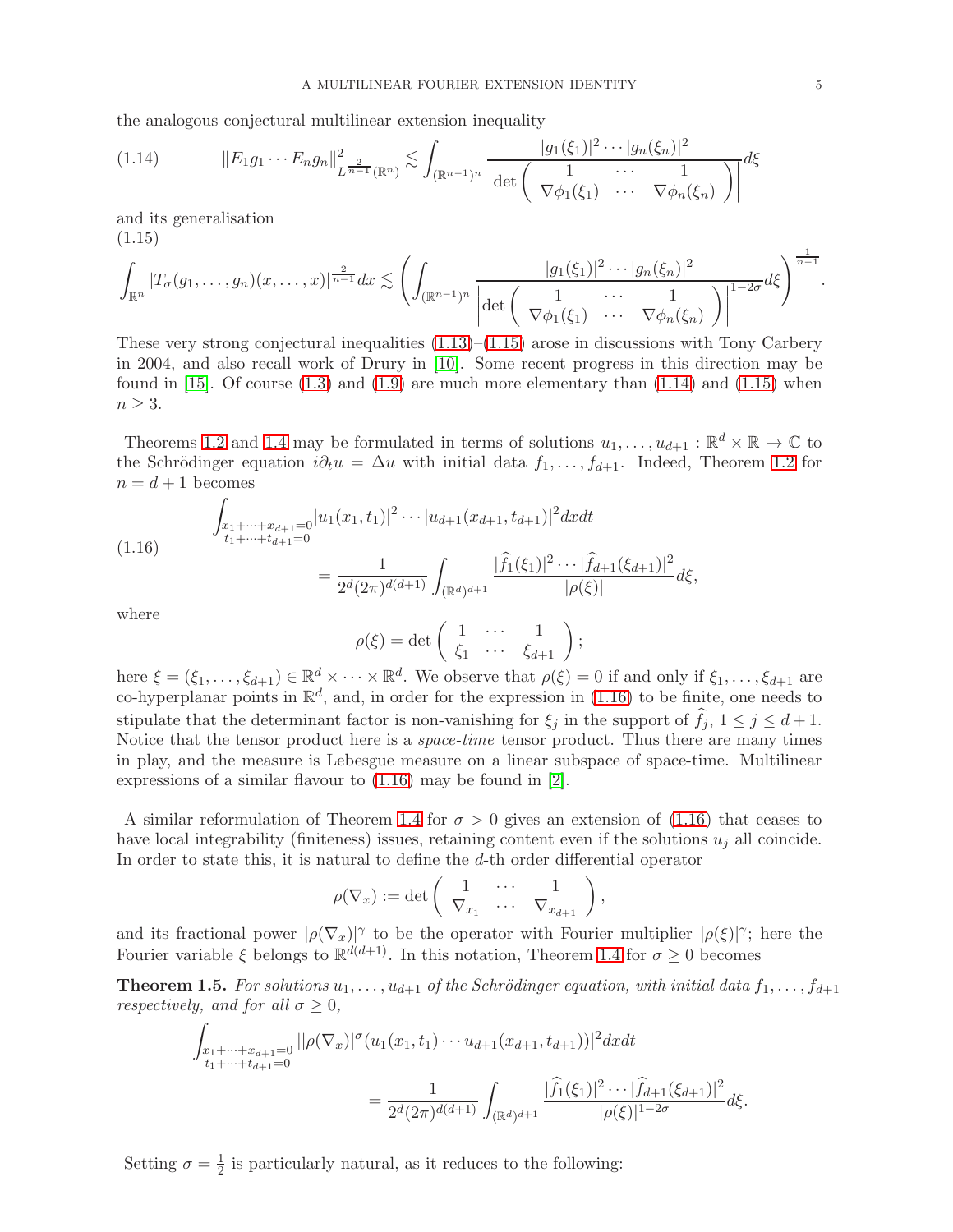Corollary 1.6.

$$
(1.17)\quad \int_{\substack{x_1+\dots+x_{d+1}=0\\t_1+\dots+t_{d+1}=0}}||\rho(\nabla_x)|^{1/2}(u_1(x_1,t_1)\cdots u_{d+1}(x_{d+1},t_{d+1}))|^2dxdt=\frac{1}{2^d}\|f_1\|_2^2\cdots\|f_{d+1}\|_2^2.
$$

The case  $d = 1$  of Corollary 1.6 is due to Ozawa and Tsutsumi [13], and is more usually stated as

(1.18) 
$$
\int_{\mathbb{R}} \int_{\mathbb{R}} |D_x^{1/2}(u_1 \overline{u_2})(x,t)|^2 dxdt = \frac{1}{2} ||f_1||_2^2 ||f_2||_2^2,
$$

where  $D_x$  denotes the scalar derivative operator with Fourier multiplier  $|\xi|$ . Notice that the complex conjugate and fractional derivative appearing here are encoded in the space-time reflection resulting from the restriction  $x_1 + x_2 = t_1 + t_2 = 0$  in (1.17). Bilinear extensions of (1.18) to higher dimensions are also natural, although these cease to be identities; see [4] for further discussion.

As our proof of Theorem 1.5 reveals, the  $\sigma = 1$  case may be formulated as

(1.19) 
$$
\int_{\substack{x_1 + \dots + x_{d+1} = 0 \\ t_1 + \dots + t_{d+1} = 0}} |\rho(\nabla_x)(u_1(x_1, t_1) \cdots u_{d+1}(x_{d+1}, t_{d+1}))|^2 dx dt
$$

$$
= \frac{1}{2^d (2\pi)^{d(d+1)}} \int_{(\mathbb{R}^d)^{d+1}} |\widehat{f}_1(\xi_1)|^2 \cdots |\widehat{f}_{d+1}(\xi_{d+1})|^2 |\rho(\xi)| d\xi,
$$

making it somewhat special since it involves only classical derivatives of the solutions. In [14] (see also [19]), it was shown how to deduce the classical  $d = 1$  case of (1.19) from certain bilinear virial identities, avoiding explicit reference to the  $u_j$  as Fourier extension operators. This convexity-based approach has the noteworthy advantage of applying to certain nonlinear Schrödinger equations, and it may be interesting to extend this approach to  $(1.19)$  in higher dimensions. We do not pursue this here.

Organisation of the paper. In Section 2 we give a proof of Theorems 1.3 and 1.4 (thus also proving Theorems 1.1 and 1.2). Finally, in Sections 4 and 5 we establish a version of Theorem 1.1 in the context of more general oscillatory integral operators.

Acknowledgments. We thank Neal Bez, Tony Carbery, Taryn Flock, Susana Gutiérrez and Alessio Martini for many helpful discussions surrounding this work.

#### 2. The proof of Theorem 1.3

The proof we present follows the same lines as the classical case  $n = 2$ : a suitable change of variables that allows the multilinear extension operator to be expressed as a Fourier transform, followed by Plancherel's theorem.

We have

$$
T_{\sigma}(g_1,\ldots,g_n)(x_1,\ldots,x_n) = \int_{(\mathbb{R}^{n-1})^n} e^{i(x_1'\cdot\xi_1+\cdots+x_n'\cdot\xi_n)} e^{i(x_{1n}\phi_1(\xi_1)+\cdots+x_{nn}\phi_n(\xi_n))} G(\xi) d\xi,
$$

where  $x_j = (x'_j, x_{jn}) \in \mathbb{R}^{n-1} \times \mathbb{R}$ , for each j, and

$$
G(\xi) := \left| \det \begin{pmatrix} 1 & \cdots & 1 \\ \nabla \phi_1(\xi_1) & \cdots & \nabla \phi_n(\xi_n) \end{pmatrix} \right|^{\sigma} g_1(\xi_1) \cdots g_n(\xi_n).
$$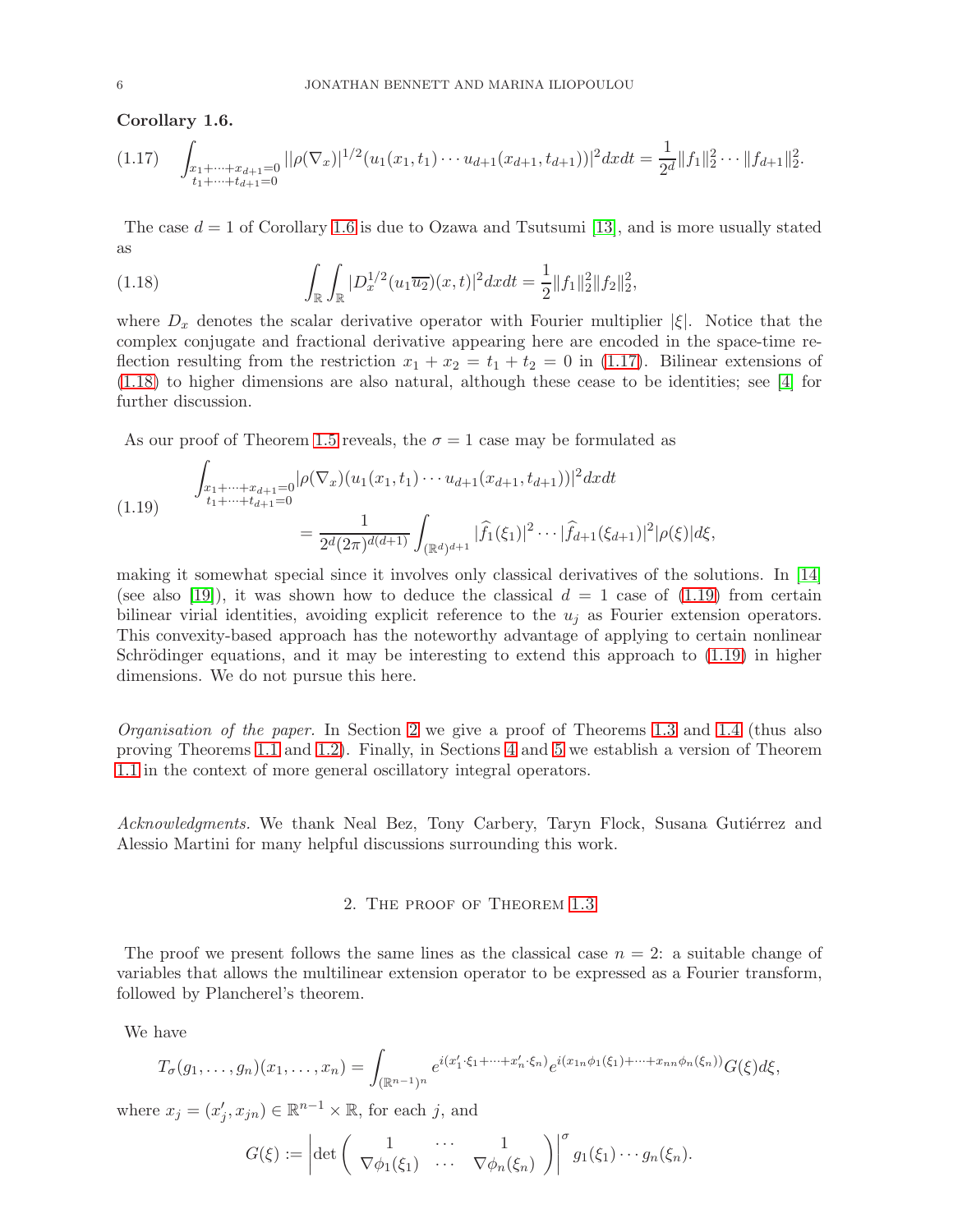On the subspace  $x_1 + \cdots + x_n = 0$  we therefore have

$$
E_1 g_1(x_1) \cdots E_n g_n(x_n) = E_1 g_1(x_1) \cdots E_n g_n(-x_1 - \cdots - x_{n-1})
$$
  
= 
$$
\int_{(\mathbb{R}^{n-1})^n} e^{i(x'_1 \cdot (\xi_1 - \xi_n) + \cdots + x'_{n-1} \cdot (\xi_{n-1} - \xi_n))}
$$
  
\$\times e^{i(x\_{1n}(\phi\_1(\xi\_1) - \phi\_n(\xi\_n)) + \cdots + x\_{(n-1)n}(\phi\_{n-1}(\xi\_{n-1}) - \phi\_n(\xi\_n)))} G(\xi) d\xi\$.

We now make the change of variables  $\eta_j = \xi_j - \xi_n$  for each  $1 \leq j \leq n-1$ , so that

$$
E_1 g_1(x_1) \cdots E_n g_n(-x_1 - \cdots - x_{n-1})
$$
  
= 
$$
\int_{(\mathbb{R}^{n-1})^n} e^{i(x'_1 \cdot \eta_1 + \cdots + x'_{n-1} \cdot \eta_{n-1})}
$$
  

$$
\times e^{i(x_{1n}(\phi_1(\eta_1 + \xi_n) - \phi_n(\xi_n)) + \cdots + x_{(n-1)n}(\phi_{n-1}(\eta_{n-1} + \xi_n) - \phi_n(\xi_n)))}
$$
  

$$
\times G(\eta_1 + \xi_n, \dots, \eta_{n-1} + \xi_n, \xi_n) d\eta_1 \cdots d\eta_{n-1} d\xi_n.
$$

Applying Plancherel's theorem in the variables  $x'_1, \ldots, x'_{n-1}$  gives

$$
\int_{x_1 + \dots + x_n = 0} |E_1 g_1(x_1)|^2 \dots |E_n g_n(x_n)|^2 dx
$$
\n
$$
= (2\pi)^{(n-1)^2} \int \left| \int e^{i(x_{1n}(\phi_1(\eta_1 + \xi_n) - \phi_n(\xi_n)) + \dots + x_{(n-1)n}(\phi_{n-1}(\eta_{n-1} + \xi_n) - \phi_n(\xi_n)))} \right|
$$
\n
$$
\times G(\eta_1 + \xi_n, \dots, \eta_{n-1} + \xi_n, \xi_n) d\xi_n \Big|^2 d\eta_1 \dots d\eta_{n-1} dx_{1n} \dots dx_{(n-1)n}.
$$

For fixed  $\eta_1, \ldots, \eta_{n-1}$  we make the change of variables  $\xi_n \mapsto t$ , where  $t_j = \phi_j (\eta_j + \xi_n) - \phi_n(\xi_n)$ for  $1 \leq j \leq n-1$ . This map is injective on the support of  $G_\eta := G(\eta_1 + \cdot, \dots, \eta_{n-1} + \cdot, \cdot)$ . Indeed, if not, then there exist  $\xi_1 \neq \xi_2$  in the support of  $G_\eta$  (implying that  $\eta_j + \xi_1, \eta_j + \xi_2$  are both in the support of  $g_j$ , for all  $j = 1, \ldots, n - 1$ , such that

$$
\phi_j(\eta_j + \xi_1) - \phi_n(\xi_1) = \phi_j(\eta_j + \xi_2) - \phi_n(\xi_2)
$$
 for all  $j = 1, ..., n - 1$ ,

i.e. such that

$$
\phi_1(\eta_1+\xi_1)-\phi_1(\eta_1+\xi_2)=\ldots=\phi_{n-1}(\eta_{n-1}+\xi_1)-\phi_{n-1}(\eta_{n-1}+\xi_2)=\phi_n(\xi_1)-\phi_n(\xi_2).
$$

Note that, for all  $j = 1, \ldots, n - 1$ , the line segment  $\ell_j$  connecting  $\eta_j + \xi_1$  with  $\eta_j + \xi_2$  is just a parallel translate of the line segment  $\ell_n$  connecting  $\xi_1$  with  $\xi_2$ . Of course, for all  $j = 1, \ldots, n, \ell_j$ is contained in the convex hull of the support of  $g_i$ , and so by our hypotheses, the determinant in the statement of Theorem 1.1 is non-zero whenever  $\xi_i \in \ell_j$  for all  $1 \leq j \leq n$ . By the mean value theorem for each  $\phi_j$  on the line segment  $\ell_j$ , it follows that, for all  $j = 1, \ldots, n$ , there exists  $c_j \in \ell_j$ , such that the directional derivative of  $\phi_j$  at  $c_j$ , in direction  $\xi_1 - \xi_2$ , has the same value for all  $j$ . In other words,

$$
\nabla \phi_j(c_j) \cdot (\xi_1 - \xi_2) = c \text{ for all } j = 1, \dots, n,
$$

for some constant  $c \in \mathbb{R}$ . Therefore,

$$
(1, \nabla \phi_j(c_j)) \cdot (-c, \xi_1 - \xi_2) = 0
$$
 for all  $j = 1, ..., n$ .

Since  $c_j \in \ell_j$  for all j, the vectors  $(1, \nabla \phi_j(c_j)), j = 1, \ldots, n$ , span  $\mathbb{R}^n$ ; thus

$$
(-c, \xi_1 - \xi_2) = 0,
$$

which is a contradiction, since  $\xi_1 \neq \xi_2$ . Therefore, our map is injective. Moreover, the Jacobian determinant of the transformation  $\xi_n \mapsto t$  is simply

$$
\frac{\partial t}{\partial \xi_n} = \left| \det \begin{pmatrix} 1 & \cdots & 1 \\ \nabla \phi_1(\eta_1 + \xi_n) & \cdots & \nabla \phi_{n-1}(\eta_{n-1} + \xi_n) & \nabla \phi_n(\xi_n) \end{pmatrix} \right|,
$$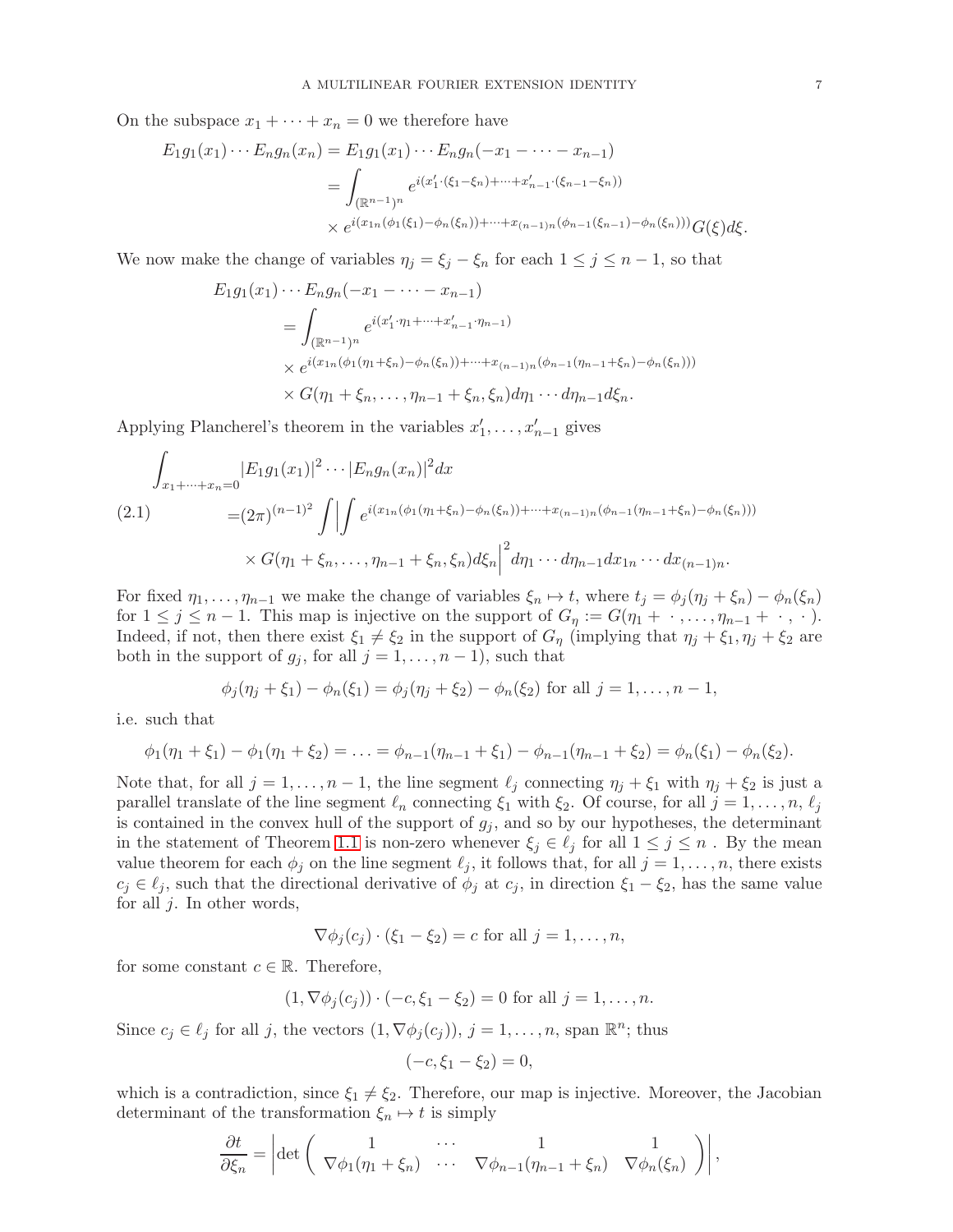which does not vanish on the support of G. It follows that

$$
\int_{x_1 + \dots + x_n = 0} |E_1 g_1(x_1)|^2 \dots |E_n g_n(x_n)|^2 dx
$$
  
=  $(2\pi)^{(n-1)^2} \int \Big| \int e^{i(t_1 x_{1n} + \dots + t_{n-1} x_{(n-1)n})} dx$   
 $\times G(\eta_1 + \xi_n, \dots, \eta_{n-1} + \xi_n, \xi_n) \left(\frac{\partial t}{\partial \xi_n}\right)^{-1} dt \Big|^2 dx_{1n} \dots dx_{(n-1)n} d\eta_1 \dots d\eta_{n-1},$ 

which by Plancherel's theorem again, becomes

$$
(2\pi)^{n(n-1)}\int \left|G(\eta_1+\xi_n,\ldots,\eta_{n-1}+\xi_n,\xi_n)\left(\frac{\partial t}{\partial \xi_n}\right)^{-1}\right|^2 dt d\eta_1\cdots d\eta_{n-1}.
$$

Undoing both of the changes of variables above, this expression becomes

$$
(2\pi)^{n(n-1)}\int |G(\xi_1,\ldots,\xi_{n-1},\xi_n)|^2 \left| \left(\frac{\partial t}{\partial \xi_n}\right) \right|^{-1} d\xi
$$
  
=  $(2\pi)^{n(n-1)}\int \frac{|g_1(\xi_1)|^2 \cdots |g_n(\xi_n)|^2}{\left| \det \left(\begin{array}{ccc} 1 & \cdots & 1 \\ \nabla \phi_1(\xi_1) & \cdots & \nabla \phi_n(\xi_n) \end{array}\right) \right|^{1-2\sigma} d\xi,$ 

as claimed.

## 3. The proof of Theorem 1.4

Following the proof of Theorem 1.3, we reach (2.1) and apply the same change of variables  $\xi_n \mapsto t$ , which, in this case, is explicitly given by

$$
t_j = \phi_j(\eta_j + \xi_n) - \phi_n(\xi_n) = |\eta_j|^2 + 2\eta_j \cdot \xi_n.
$$

For every  $(\eta_1, \ldots, \eta_{n-1}) \in (\mathbb{R}^{n-1})^{n-1}$  that span  $\mathbb{R}^{n-1}$  (that is, for almost every  $(\eta_1, \ldots, \eta_{n-1})$ ), the above affine transformation is globally injective, with Jacobian determinant

$$
2^{n-1}\eta_1\wedge\ldots\wedge\eta_{n-1}=\det\left(\begin{array}{cccc}1&\ldots&1&1\\ \nabla\phi_1(\eta_1+\xi_n)&\ldots&\nabla\phi_{n-1}(\eta_{n-1}+\xi_n)&\nabla\phi_n(\xi_n)\end{array}\right)\neq 0.
$$

The proof now concludes as in the proof of Theorem 1.3.

#### 4. Variable coefficient generalisations

It is natural to attempt to generalise Theorem 1.1 (at the level of an inequality) to encompass families of more general oscillatory integral operators of the form

$$
T_{\lambda}f(x) = \int_{\mathbb{R}^{n-1}} e^{i\lambda \Phi(x,\xi)} \psi(x,\xi) f(\xi) d\xi,
$$

where  $\Phi$  is a smooth real-valued phase function,  $\psi$  is a compactly-supported bump function, and  $\lambda$  is a large real parameter.

To this end, suppose that we have n of these operators,  $T_{1,\lambda}, \ldots, T_{n,\lambda}$  with phases  $\Phi_1, \ldots, \Phi_n$ (and cutoff functions  $\psi_1, \ldots, \psi_n$ ). An appropriate transversality condition is that the kernels of the mappings  $d_{\xi}d_x\Phi_1,\ldots,d_{\xi}d_x\Phi_n$  span  $\mathbb{R}^n$  at every point. In order to be more precise let

$$
X(\Phi_j):=\bigwedge_{\ell=1}^{n-1}\frac{\partial}{\partial\xi_\ell}\nabla_x\Phi_j
$$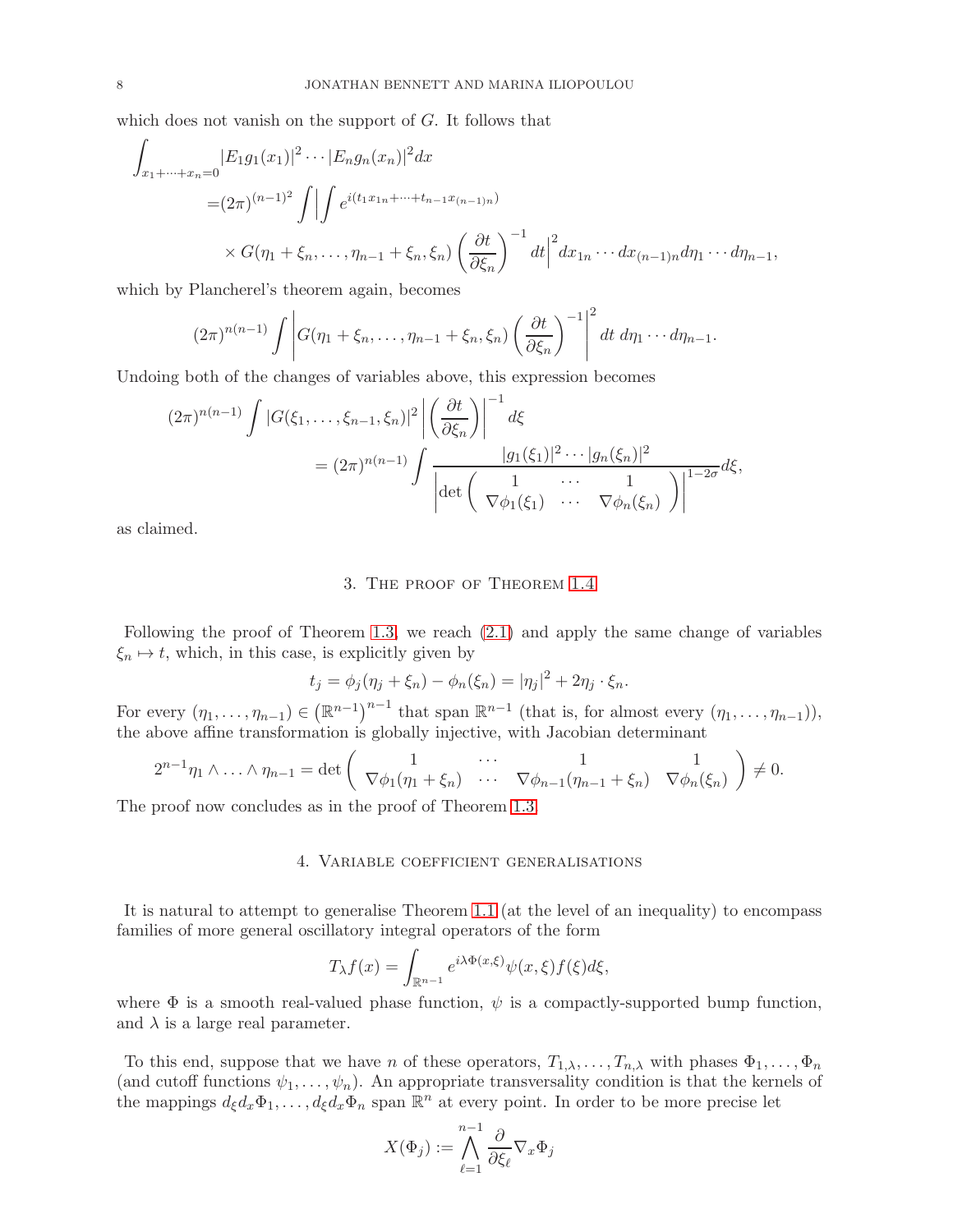for each  $1 \leq j \leq n$ ; by (Hodge) duality we may interpret each  $X(\Phi_j)$  as an  $\mathbb{R}^n$ -valued function on  $\mathbb{R}^n \times \mathbb{R}^{n-1}$ . In the extension case where  $\Phi_j(x,\xi) = x \cdot \Sigma_j(\xi)$ , observe that  $X(\Phi_j)(x,\xi)$  is simply a vector normal to the surface  $S_i$  at the point  $\Sigma_i(\xi)$ . A natural transversality condition to impose on the general phases  $\Phi_1, \ldots, \Phi_n$  is thus

(4.1) 
$$
\det(X(\Phi_1)(x_1,\xi_1),...,X(\Phi_n)(x_n,\xi_n)) \gtrsim 1
$$

for all  $(x_1, \xi_1) \in \text{supp}(\psi_1), \ldots, (x_n, \xi_n) \in \text{supp}(\psi_n)$ . Under this condition it is shown in [5] that

(4.2) 
$$
\Big\|\prod_{j=1}^n T_{j,\lambda} f_j\Big\|_{L^{\frac{2}{n-1}}(\mathbb{R}^n)} \leq C_{\varepsilon} \lambda^{-\frac{n(n-1)}{2}+\varepsilon} \prod_{j=1}^n \|f_j\|_{L^2(\mathbb{R}^{n-1})},
$$

generalising (1.8). Here we establish the corresponding generalisation of (1.6).

**Theorem 4.1.** Assuming  $(4.1)$ 

(4.3) 
$$
\int_{x_1+\dots+x_n=0} |T_{1,\lambda}f_1(x_1)|^2 \cdots |T_{n,\lambda}f_n(x_n)|^2 dx \lesssim \lambda^{-n(n-1)} \|f_1\|_2^2 \cdots \|f_n\|_2^2.
$$

Of course (4.2) with  $\varepsilon = 0$  is the same as (4.3) when  $n = 2$ . Theorem 4.1 is well-known for  $n = 2$ , and this is a simple exercise using Hörmander's theorem for nondegenerate oscillatory integral operators. More precisely, observe that when  $n = 2$ ,

$$
T_{1,\lambda}f_1(x)T_{2,\lambda}f_2(-x) = \int_{(\mathbb{R})^2} e^{i\lambda\Psi(x,\xi)}\psi_1(x,\xi_1)\psi_2(x,\xi_2)f_1(\xi_1)f_2(\xi_2)d\xi_1d\xi_2,
$$

where  $\Psi(x,\xi) := \Phi_1(x,\xi_1) + \Phi_2(-x,\xi_2)$ , and notice that det Hess  $\Psi$  coincides with the nonzero quantity in the hypothesis (4.1). Hence (4.3) holds for  $n = 2$  by Hörmander's theorem; see [9] and [16] for further context and discussion. As may be expected from Section 2, the higherdimensional case of Theorem 4.1 will follow by a similar argument, although some additional linear-algebraic ingredients will be required.

## 5. Proof of Theorem 4.1

We begin by writing

$$
T_{1,\lambda} f_1(x_1) \cdots T_{n-1,\lambda} f_{n-1}(x_{n-1}) T_{n,\lambda} f_n(-x_1 - \cdots - x_{n-1})
$$
  
= 
$$
\int_{(\mathbb{R}^{n-1})^n} e^{i\lambda \Psi(x,\xi)} \psi_1(x,\xi_1) \cdots \psi_n(x,\xi_n) f_1(\xi_1) \cdots f_n(\xi_n) d\xi,
$$

where  $\Psi: (\mathbb{R}^n)^{n-1} \times (\mathbb{R}^{n-1})^n \to \mathbb{R}$  is given by

(5.1) 
$$
\Psi(x,\xi) = \Phi_1(x_1,\xi_1) + \cdots + \Phi_{n-1}(x_{n-1},\xi_{n-1}) + \Phi_n(-x_1 - \cdots - x_{n-1},\xi_n).
$$

The difficulty now is that Hess  $\Psi$  is no longer an  $n \times n$  matrix, and so some work has to be done to see that its determinant coincides with that in the hypothesis (4.1). Once this is done Theorem 4.1 follows by a direct application of Hörmander's theorem as in the case  $n = 2$ . Thus matters are reduced to showing the following.

## Proposition 5.1.

det Hess 
$$
\Psi(x,\xi) = (-1)^{n-1+\frac{(n-1)^2(n-2)}{2}}
$$
 det  $(X(\Phi_1)(x_1,\xi_1)\ldots,X(\Phi_n)(-x_1-\ldots-x_{n-1},\xi_n));$ 

the coefficient above equals 1 for  $n \equiv 0, 1, 3 \pmod{4}$ , and  $-1$  for  $n \equiv 2 \pmod{4}$ .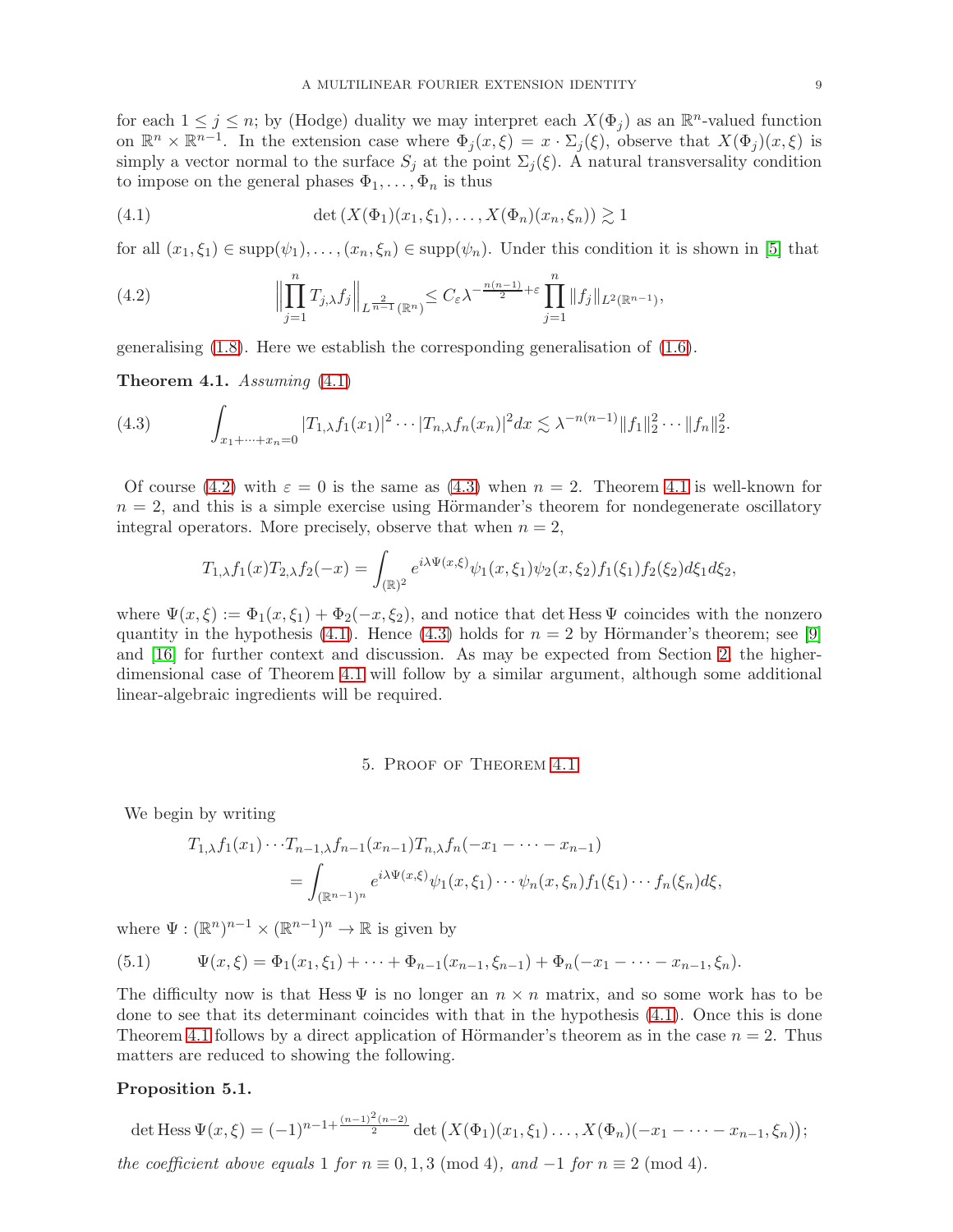Note that Hess  $\Psi(x,\xi)$  is of the form

$$
\begin{pmatrix}\nA_{n\times(n-1)}^{(1)} & \mathbf{0} & \mathbf{0} & \dots & \mathbf{0} & A_{n\times(n-1)}^{(n)} \\
\mathbf{0} & A_{n\times(n-1)}^{(2)} & \mathbf{0} & \dots & \mathbf{0} & A_{n\times(n-1)}^{(n)} \\
\mathbf{0} & \mathbf{0} & A_{n\times(n-1)}^{(3)} & \dots & \mathbf{0} & A_{n\times(n-1)}^{(n)} \\
\vdots & \vdots & \ddots & \vdots & \vdots \\
\mathbf{0} & \mathbf{0} & \dots & \mathbf{0} & A_{n\times(n-1)}^{(n-1)} & A_{n\times(n-1)}^{(n)}\n\end{pmatrix},
$$

where

$$
A_{n\times(n-1)}^{(i)} = \text{Hess }\Phi_i(x_i,\xi_i) \text{ for } i=1,\ldots,n-1
$$

and

$$
A_{n \times (n-1)}^{(n)} = -\text{Hess } \Phi_n(-x_1 - \dots - x_{n-1}, \xi_n).
$$

Proposition 5.1 is therefore a special case of Lemma 5.2 that follows, for  $k = n - 1$ .

**Lemma 5.2.** For  $n \ge 2$  and  $1 \le k \le n-1$ , let  $A_{n \times (n-1)}^{(1)}, \ldots, A_{n \times (n-1)}^{(k)}$  be  $n \times (n-1)$ -block matrices, and  $A_{n\times k}^{(k+1)}$  $\binom{k+1}{n \times k}$  be an  $n \times k$ -block matrix. Let

$$
M_{n,k} := \begin{pmatrix} A_{n \times (n-1)}^{(1)} & \mathbf{0} & \mathbf{0} & \dots & \mathbf{0} & A_{n \times k}^{(k+1)} \\ \mathbf{0} & A_{n \times (n-1)}^{(2)} & \mathbf{0} & \dots & \mathbf{0} & A_{n \times k}^{(k+1)} \\ \mathbf{0} & \mathbf{0} & A_{n \times (n-1)}^{(3)} & \dots & \mathbf{0} & A_{n \times k}^{(k+1)} \\ \vdots & \vdots & \vdots & \ddots & \vdots & \vdots \\ \mathbf{0} & \mathbf{0} & \dots & \mathbf{0} & A_{n \times (n-1)}^{(k)} & A_{n \times k}^{(k+1)} \end{pmatrix}.
$$

Then,

$$
\det M_{n,k} = (-1)^{(n-1)\frac{k(k-1)}{2}} \Lambda_1^* \wedge \cdots \wedge \Lambda_k^* \wedge \Lambda_{k+1}^*,
$$

where  $\Lambda_i^*$  is the (Hodge) dual of the wedge product  $\Lambda_i$  of the columns of  $A_{n\times (n-1)}^{(i)}$ , for all  $i =$ 1,...,k, and  $\Lambda_{k+1}^*$  is the dual of the wedge product  $\Lambda_{k+1}$  of the columns of  $A_{n\times k}^{(k+1)}$  $\frac{\kappa+1}{n\times k}$ .

*Proof.* For any  $1 \leq k \leq n-1$ , we denote by  $C_i$  the *i*-th column of  $A_{n\times k}^{(k+1)}$  $\binom{k+1}{n \times k}$ . By definition,  $\Lambda_1^* \wedge \ldots \wedge \Lambda_k^* \wedge \Lambda_{k+1}^* =$ 

$$
= \det \begin{pmatrix} \langle \Lambda_1^*, C_1 \rangle & \langle \Lambda_1^*, C_2 \rangle & \dots & \langle \Lambda_1^*, C_k \rangle \\ \langle \Lambda_2^*, C_1 \rangle & \langle \Lambda_2^*, C_2 \rangle & \dots & \langle \Lambda_2^*, C_k \rangle \\ \langle \Lambda_k^*, C_1 \rangle & \langle \Lambda_k^*, C_2 \rangle & \dots & \langle \Lambda_k^*, C_k \rangle \end{pmatrix}
$$
  
= det 
$$
\begin{pmatrix} \Lambda_1 \wedge C_1 & \Lambda_1 \wedge C_2 & \dots & \Lambda_1 \wedge C_k \\ \Lambda_2 \wedge C_1 & \Lambda_2 \wedge C_2 & \dots & \Lambda_2 \wedge C_k \\ \vdots & \vdots & \ddots & \vdots \\ \Lambda_k \wedge C_1 & \Lambda_k \wedge C_2 & \dots & \Lambda_k \wedge C_k \end{pmatrix}.
$$

.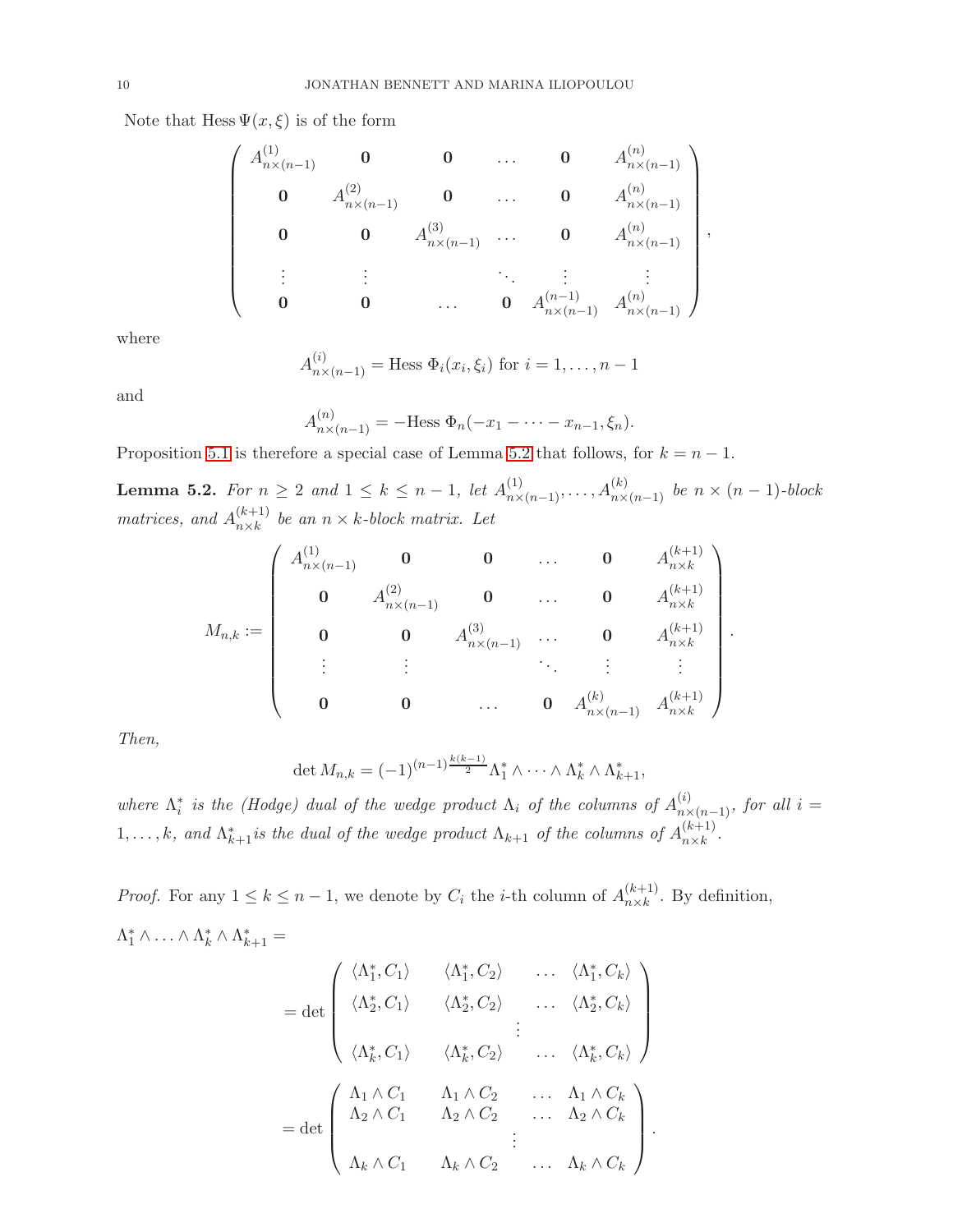It thus suffices to show that, for any  $n \geq 2$  and  $k \leq n$ ,

(5.2) 
$$
\det M_{n,k} = (-1)^{(n-1)\frac{k(k-1)}{2}} \det \begin{pmatrix} \Lambda_1 \wedge C_1 & \Lambda_1 \wedge C_2 & \dots & \Lambda_1 \wedge C_k \\ \Lambda_2 \wedge C_1 & \Lambda_2 \wedge C_2 & \dots & \Lambda_2 \wedge C_k \\ \vdots & \vdots & \ddots & \vdots \\ \Lambda_k \wedge C_1 & \Lambda_k \wedge C_2 & \dots & \Lambda_k \wedge C_k \end{pmatrix}.
$$

We prove  $(5.2)$  by induction on k.

Indeed,  $(5.2)$  clearly holds for  $k = 1$ ; in that case,

$$
\det M_{n,1} = \det \left( A_{n \times (n-1)}^{(1)} \quad C_1 \right) = \Lambda_1 \wedge C_1.
$$

Let  $k \geq 2$ , and let us assume that (5.2) holds for  $k-1$ ; we now deduce it for k. We first observe that

$$
\det M_{n,k} = \sum_{i=1}^{k} \det B_i,
$$

where

B<sup>i</sup> = A (1) <sup>n</sup>×(n−1) 0 0 . . . 0 0 . . . 0 C<sup>i</sup> 0 0 0 A (2) <sup>n</sup>×(n−1) 0 . . . 0 C<sup>1</sup> . . . Ci−<sup>1</sup> 0 Ci+1 C<sup>k</sup> 0 0 A (3) <sup>n</sup>×(n−1) . . . 0 C<sup>1</sup> . . . Ci−<sup>1</sup> 0 Ci+1 C<sup>k</sup> . . . . . . . . . . . . . . . 0 0 . . . 0 A (k) <sup>n</sup>×(n−1) C<sup>1</sup> . . . Ci−<sup>1</sup> 0 Ci+1 C<sup>k</sup> .

Indeed, let us focus on the last k columns of  $M_{n,k}$ . By writing the *i*-th of these columns in the form  $(C_i, 0, \ldots, 0) + (0, C_i, \ldots, C_i)$ , for all  $i = 1, \ldots, k$ , multilinearity of the determinant implies that

$$
\det M_{n,k} = \sum_{i=1}^k \det B_i + \sum_{i \neq j} \det \Gamma_{i,j},
$$

where  $\Gamma_{i,j}$  is an  $nk \times nk$  matrix with  $(C_i, 0, \ldots, 0)$  and  $(C_j, 0, \ldots, 0)$  as the *i*-th and *j*-th column of its right  $nk \times k$  block. These columns, together with the columns of  $A_{n \times (n-1)}^{(1)}$ , form a set of  $n+1$  vectors in  $\mathbb{R}^{n-1}$ , and are thus linearly dependent, forcing the determinant of  $\Gamma_{i,j}$  to be zero.

We now swap the column  $(C_i, 0, \ldots, 0)$  consecutively with columns on its immediate left until it becomes the *n*-th column; there are  $i - 1 + (n - 1)(k - 1)$  such swaps involved, therefore

(5.3) 
$$
\det M_{n,k} = (-1)^{(n-1)(k-1)} \sum_{i=1}^{k} (-1)^{i-1} \det D_i,
$$

where  $D_i$  is the matrix we get from  $B_i$  by the above process; in other words,

$$
D_i=\left(\begin{array}{cccccc} A_{n\times (n-1)}^{(1)} & C_i & \mathbf{0} & \mathbf{0} & \dots & \mathbf{0} & \mathbf{0} \\ \mathbf{0} & A_{n\times (n-1)}^{(2)} & \mathbf{0} & \dots & \mathbf{0} & \widehat{A}_{n,k-1}^i \\ \mathbf{0} & \mathbf{0} & A_{n\times (n-1)}^{(3)} & \dots & \mathbf{0} & \widehat{A}_{n,k-1}^i \\ \vdots & \vdots & \vdots & \ddots & \vdots & \vdots \\ \mathbf{0} & \mathbf{0} & \dots & \mathbf{0} & A_{n\times (n-1)}^{(k)} & \widehat{A}_{n,k-1}^i \end{array}\right),
$$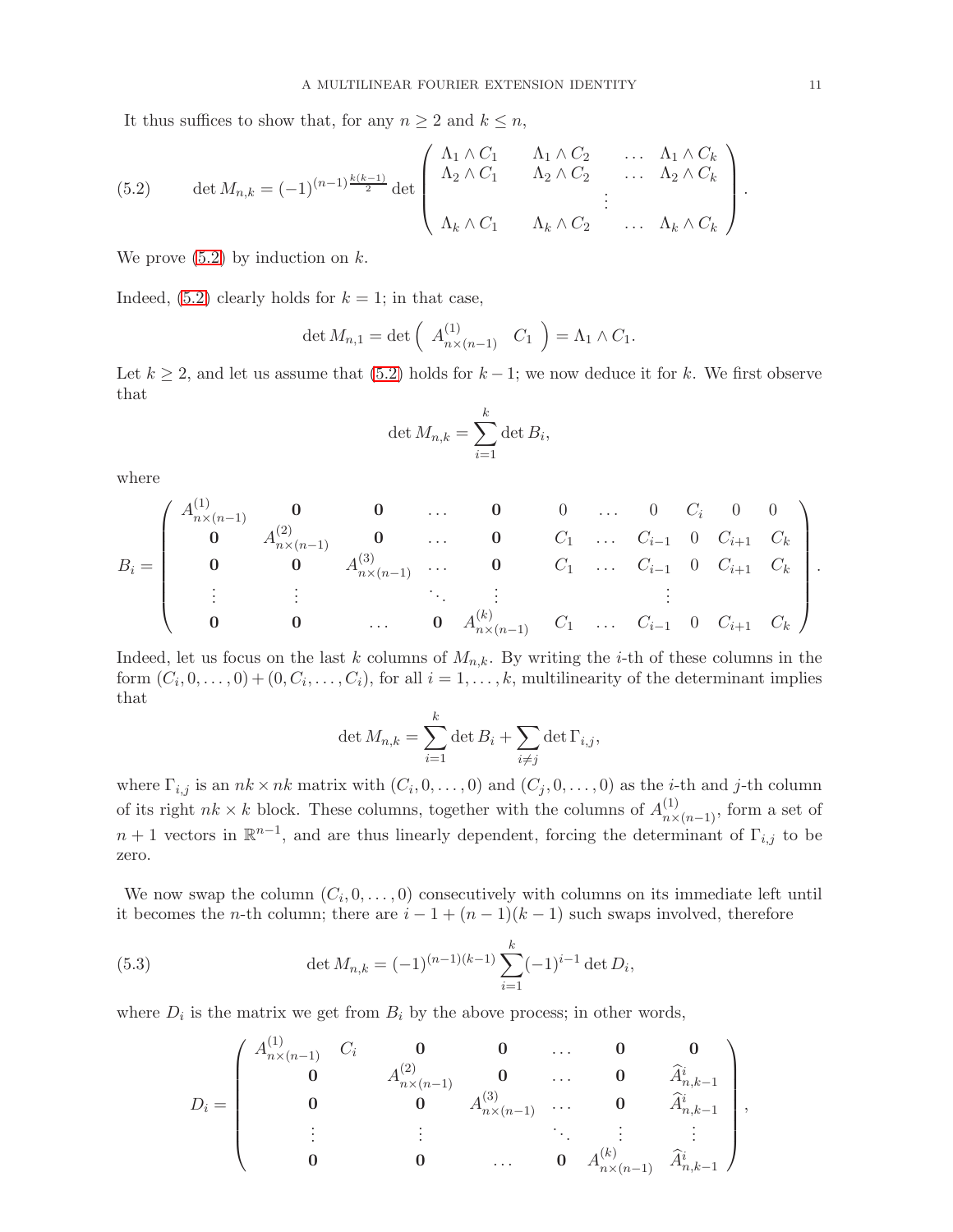where  $\widehat{A}^i_{n,k-1}$  denotes the  $n \times (k-1)$  matrix that we get from  $A^{(k+1)}_{n \times k}$  ${}_{n\times k}^{k+1}$  after deleting its *i*-th column. Since  $\left( A_{n\times(n-1)}^{(1)} \quad C_i \right)$  is a square matrix, we obtain

$$
\det D_{i} = (\Lambda_{1} \wedge C_{i}) \cdot \det \begin{pmatrix} A_{n \times (n-1)}^{(2)} & \mathbf{0} & \dots & \mathbf{0} & \widehat{A}_{n,k-1}^{i} \\ \mathbf{0} & A_{n \times (n-1)}^{(3)} & \dots & \mathbf{0} & \widehat{A}_{n,k-1}^{i} \\ \vdots & \vdots & \ddots & \vdots & \vdots \\ \mathbf{0} & \dots & \mathbf{0} & A_{n \times (n-1)}^{(k)} & \widehat{A}_{n,k-1}^{i} \end{pmatrix}
$$

$$
= (-1)^{(n-1)\frac{(k-1)(k-2)}{2}} (\Lambda_{1} \wedge C_{i}) \cdot \det \begin{pmatrix} \Lambda_{2} \wedge C_{1} & \dots & \Lambda_{2} \wedge C_{i-1} & \Lambda_{2} \wedge C_{i+1} & \dots & \Lambda_{2} \wedge C_{k} \\ \Lambda_{3} \wedge C_{1} & \dots & \Lambda_{3} \wedge C_{i-1} & \Lambda_{3} \wedge C_{i+1} & \dots & \Lambda_{3} \wedge C_{k} \\ \vdots & \vdots & \ddots & \vdots & \vdots \\ \Lambda_{k} \wedge C_{1} & \dots & \Lambda_{k} \wedge C_{i-1} & \Lambda_{k} \wedge C_{i+1} & \dots & \Lambda_{k} \wedge C_{k} \end{pmatrix};
$$

the last equality holds by the inductive hypothesis. Plugging this into (5.3), we obtain (5.2) for this k.

 $\Box$ 

#### **REFERENCES**

- [1] J. Bennett, Aspects of multilinear harmonic analysis related to transversality, Harmonic analysis and partial differential equations, 1–28, Contemp. Math., 612, Amer. Math. Soc., Providence, RI, 2014.
- [2] J. Bennett, N. Bez, T. C. Flock, S. Gutiérrez and M. Iliopoulou, A sharp k-plane norm Strichartz inequality for the Schrödinger equation,  $arXiv:1611.03692$
- [3] J. Bennett, N. Bez, T. C. Flock and S. Lee, Stability of the Brascamp–Lieb constant and applications, to appear in Amer. J. Math.
- [4] J. Bennett, N. Bez, C. Jeavons and N. Pattakos, On sharp bilinear Strichartz estimates of Ozawa-Tsutsumi type, J. Math. Soc. Japan 69 (2017), no. 2, 459–476.
- [5] J. Bennett, A. Carbery, T. Tao, On the multilinear restriction and Kakeya conjectures, Acta Math. 196 (2006), 261–302.
- [6] J. Bourgain, L. Guth, Bounds on oscillatory integral operators based on multilinear estimates, Geom. Funct. Anal. 21 (2011), 1239–1295.
- [7] J. Bourgain, C. Demeter, The proof of the  $l^2$  Decoupling Conjecture, Ann. Math. 182 (2015), 351-389.
- [8] A. Carbery and S. Valdimarsson, The multilinear Kakeya theorem via the Borsuk–Ulam theorem, J. Funct. Anal. 364 (2013), 1643–1663.
- [9] L. Carleson, P. Sjölin, *Oscillatory integrals and multiplier problem for the disc*, Studia Mathematica 44 (1972), 287–299.
- [10] S. W. Drury, Estimates for a multilinear form on the sphere, Mathematical Proceedings of the Cambridge Philosophical Society, 104 (1988), 533–537.
- [11] C. Fefferman, Inequalities for strongly singular convolution operators, Acta Math. 124 (1970), 9–36.
- [12] P. Mattila, Fourier analysis and Hausdorff dimension, Cambridge studies in advanced mathematics 150, 2015.
- [13] T. Ozawa, Y. Tsutsumi, Space-time estimates for null gauge forms and nonlinear Schrödinger equations, Differential Integral Equations 11 (1998), 201–222.
- [14] F. Planchon, L. Vega, *Bilinear virial identities and applications*, Ann. Sci. Ec. Norm. Supér. (4) 42 (2009), 261–290.
- [15] J. Ramos, The trilinear restriction estimate with sharp dependence on the transversality, [arXiv:1601.05750.](http://arxiv.org/abs/1601.05750)
- [16] E. M. Stein, Harmonic Analysis, Princeton University Press, 1993.
- [17] T. Tao, Some recent progress on the restriction conjecture in Fourier Analysis and Convexity, 217–243, Appl. Numer. Harmon. Anal., Birkhäuser, Boston MA, 2004.
- [18] T. Tao, A. Vargas, L. Vega, A bilinear approach to the restriction and Kakeya conjectures, J. Amer. Math. Soc. 11 (1998), 967–1000.
- [19] L. Vega, Bilinear virial identities and oscillatory integrals, Harmonic analysis and partial differential equations, 219–232, Contemp. Math., 505, Amer. Math. Soc., Providence, RI, 2010.
- [20] R. Zhang, The endpoint perturbed Brascamp–Lieb inequality with examples, [arXiv:1510.09132.](http://arxiv.org/abs/1510.09132)